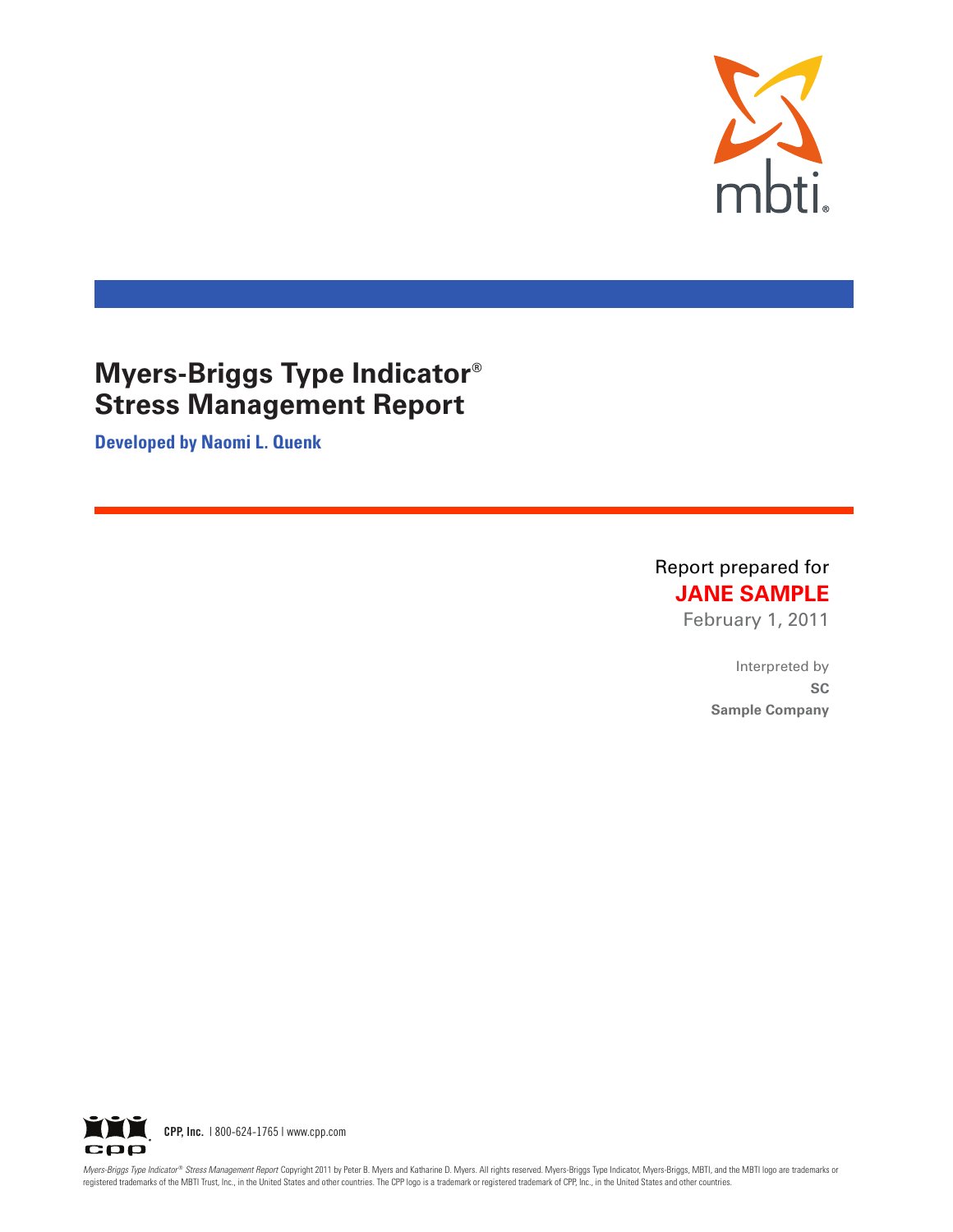

### **Introduction**

This report uses your results on the *Myers-Briggs Type Indicator*® (MBTI®) assessment to describe how you are likely to experience and react to stress. It also suggests ways you can manage stress successfully. The MBTI instrument, developed by Isabel Briggs Myers and Katharine Cook Briggs based on Carl Jung's theory of psychological types, has been used for more than 60 years to help people understand their unique personality. For more than 20 years, it has been used to identify and describe the natural stress reactions of the sixteen types.

The personality types described by Myers and Briggs result from natural, healthy differences in the way people's minds work and the way they view themselves and the world. These same natural differences can be observed when people of each of the sixteen types experience and react to stress.

#### **This Report Can Help You**

- **• Recognize that the ways you behave, react to others, and generally look at life when you are experiencing stress are different than when you are** *not* **experiencing stress**
- **• Become aware of circumstances or events that are likely to trigger your stress reactions**
- **• Identify the most and least effective ways for you to deal with stress and your stress reactions**
- **• Identify the most and least helpful ways for others to respond to your stress reactions**
- **• Learn from your stress experiences and reactions so you can modify them rather than be controlled by them**

Some people are concerned that their stressed, out-of-character behavior indicates that something is seriously wrong with them. If this is true for you, be assured that this report will allay any such fears you may have. Your stress reactions are predictable, natural, and healthy for your personality type, and they are temporary and manageable.

#### **How Your MBTI® Stress Management Report Is Organized**

- **• Summary of Your MBTI® Results**
- **• Your Natural Personality Characteristics**
- **• Your Stressed Personality Characteristics**
- **• How Your Stressed Personality Is Triggered**
- **• Handling Your Stress Reactions**
- **• How Others Can Support You When You Are Stressed**
- **• Learning from Your Stress Reactions**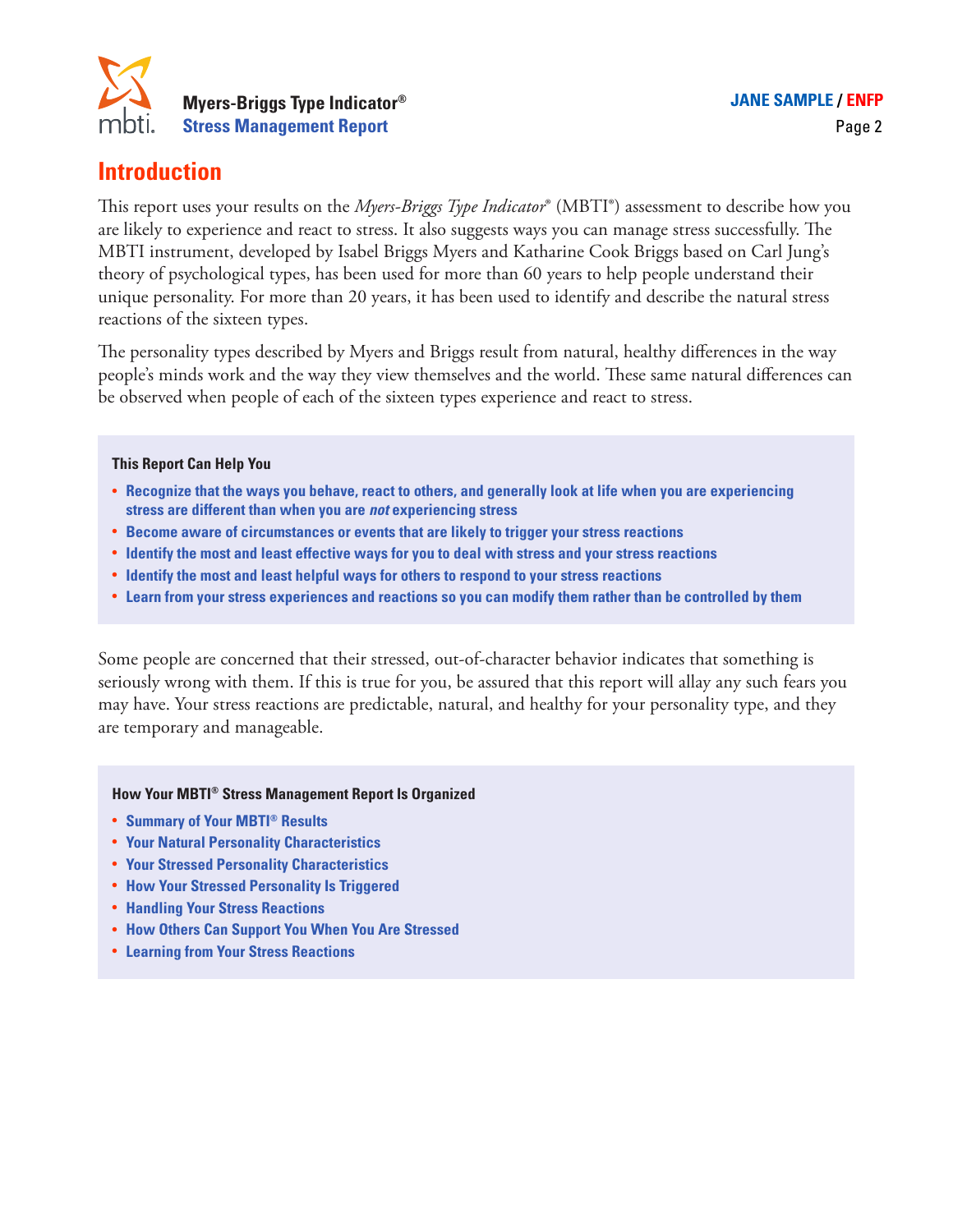

# **Summary of Your MBTI® Results**

The MBTI instrument identifies two opposite ways in which people focus their attention, take in information, make decisions, and deal with the outer world. Individuals use all eight of these opposites at least some of the time, but they tend to prefer one element in each pair over the other and to feel most comfortable and energized when they use their preferences. Your four preferences combine and work together to form your natural personality type. The pairs of opposite preferences are shown below, as is the type you reported when you responded to the MBTI items.



The following bar graph shows how consistently you chose one side of each preference pair over its opposite when completing the MBTI instrument. The longer the bar, the more clearly you reported your preference. The shorter the bar, the less clearly you reported your preference.



Results on any self-assessment tool can be influenced by many factors, so it is possible that your natural preferences were not accurately identified when you responded to the MBTI items. If the information in this report does not fit you well, your type professional can help you determine which type fits you best.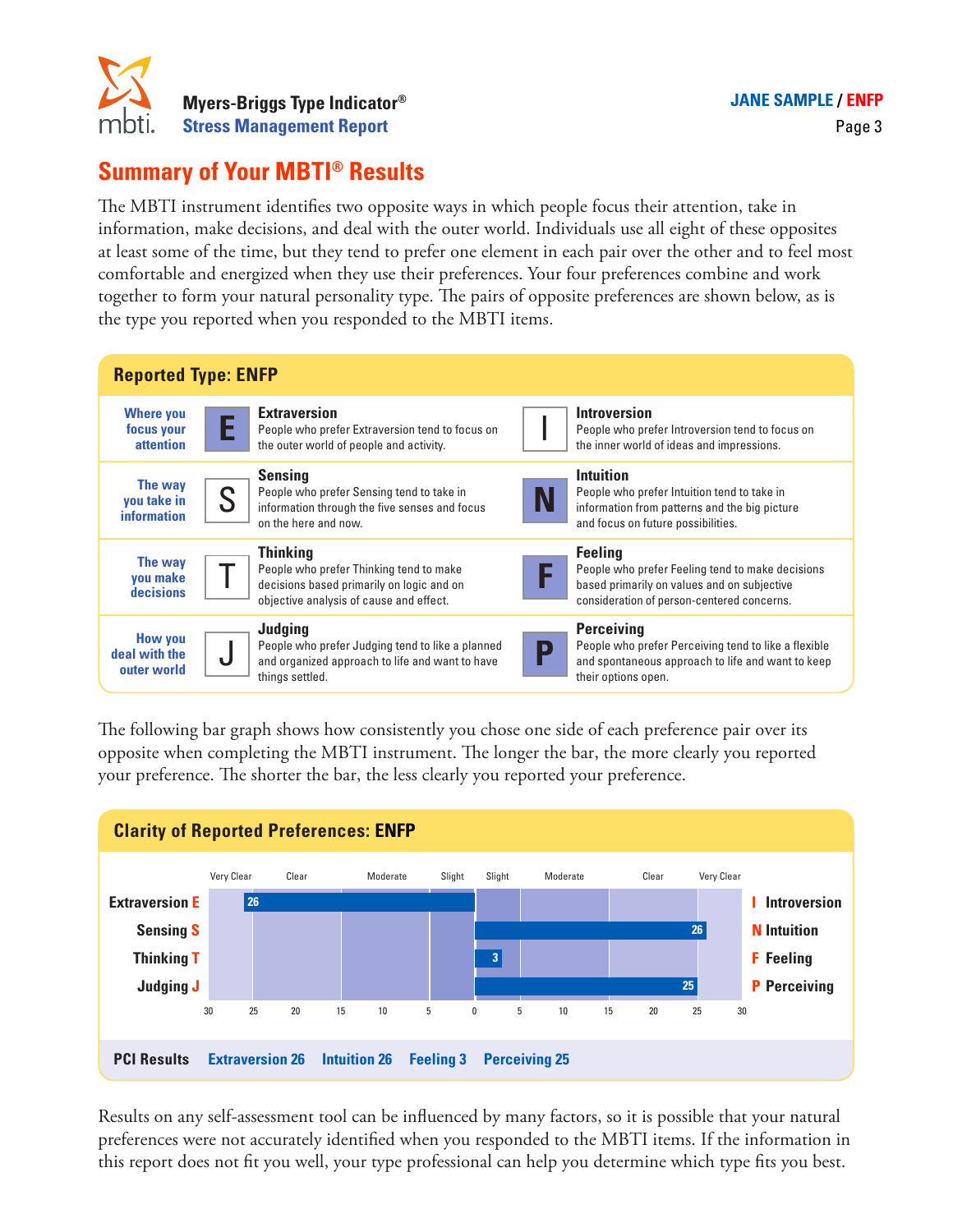

# **Your Natural Personality Characteristics**

The parts of your personality type, ENFP—Extraversion, Intuition, Feeling, and Perceiving—combine and work together to describe people as shown in the chart below.

### **What ENFPs Are Usually Like**

- Excited by the many possibilities in the outside world
- Comfortable trying out new things
- Optimistic about what the future holds
- Energized by change, complexity, new experiences, and new places
- Likely to seek out and find like-minded individuals
- Easily bored by details, routine, and repetitive tasks
- Turned off by structured environments with many rules and procedures

ENFPs tend to decide when, where, and how to focus their energy by consulting their inner values in order to choose which of their many ideas and inspirations are worth pursuing. Their inner values often focus on improving the lives of people, organizations, the environment, and the world in general. The impressions they leave with others are shown below.

#### **How Others Describe ENFPs**

- Innovative and original
- Friendly, warm, sociable
- Enthusiastic, catching others up in their interests
- Intense and sincere
- Excited and exciting to be around
- Sometimes overwhelming

#### **What Happens When You Experience Stress**

Stress drains your energy, causing you to lose confidence in your tried-and-true ways of behaving and solving problems. At first you may try harder and harder to do what usually works for you, which may lead you to exaggerate your natural personality type. As an ENFP, you may become increasingly frenetic, talkative, and distracted, using little or no judgment to help you decide which of your intuitions are good ones. As you continue to lose your connection to your natural, comfortable personality, you may instinctively, without any awareness, adopt a completely different approach, using the very opposite of your usual type preferences. When this happens, you may be described as being "in the grip" of your most inexperienced, childish, negative side. The following pages show how this works for you.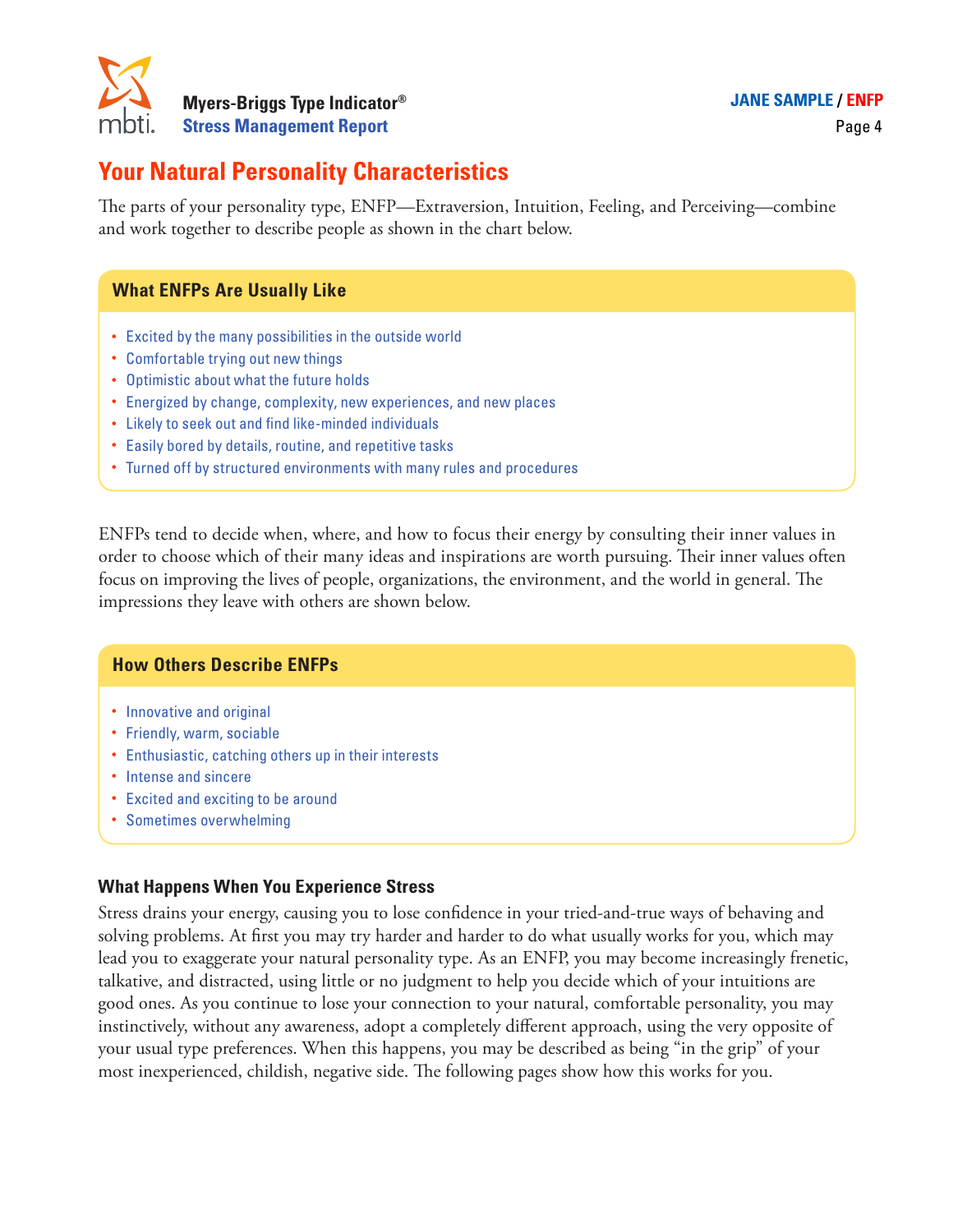

# **Your Stressed Personality Characteristics**

Just as you tend to be most comfortable and energized when you use the four preferences that combine and work together to form your natural personality type, so you are likely to feel uncomfortable, awkward, and unmotivated when you use your four opposite, less experienced, *nonpreferences.* Your four nonpreferences combine and work together to produce the characteristics of your stressed personality type, which for an ENFP combines Introversion, Sensing, Thinking, and Judging—the exact opposite of your natural, comfortable type. When this happens, you are likely to show the reactions listed below.

### **Signs of Stress in ENFPs**

- Obsessing about irrelevant details and facts
- Focusing excessively on their body, imagining that they have some dire illness
- Being irritable, snappish, impatient
- Feeling depressed, hopeless; withdrawing
- Failing to see any possibilities beyond their current, dismal reality
- Being pessimistic and incapable of seeing the big picture
- Engaging in inflexible, rigid thinking

Many of these characteristics are exaggerations and distortions of the qualities that describe a mature, well-functioning person of your opposite type, ISTJ. A well-developed, effective ISTJ is described below.

### **What Your Opposite Type Is Usually Like**

- Oriented to gathering facts and details and using them when they need them
- Committed to truth and accuracy
- Organized, methodical, and practical
- Focused on past and present realities
- Reliable and conscientious
- Careful not to speculate about the future or the unknown
- Distrustful, even disparaging, of ungrounded ideas and sloppy procedures

You can probably see that it would be hard to detect the mature, well-developed, effective qualities of a natural ISTJ from the behavior of your stressed, in-the-grip personality.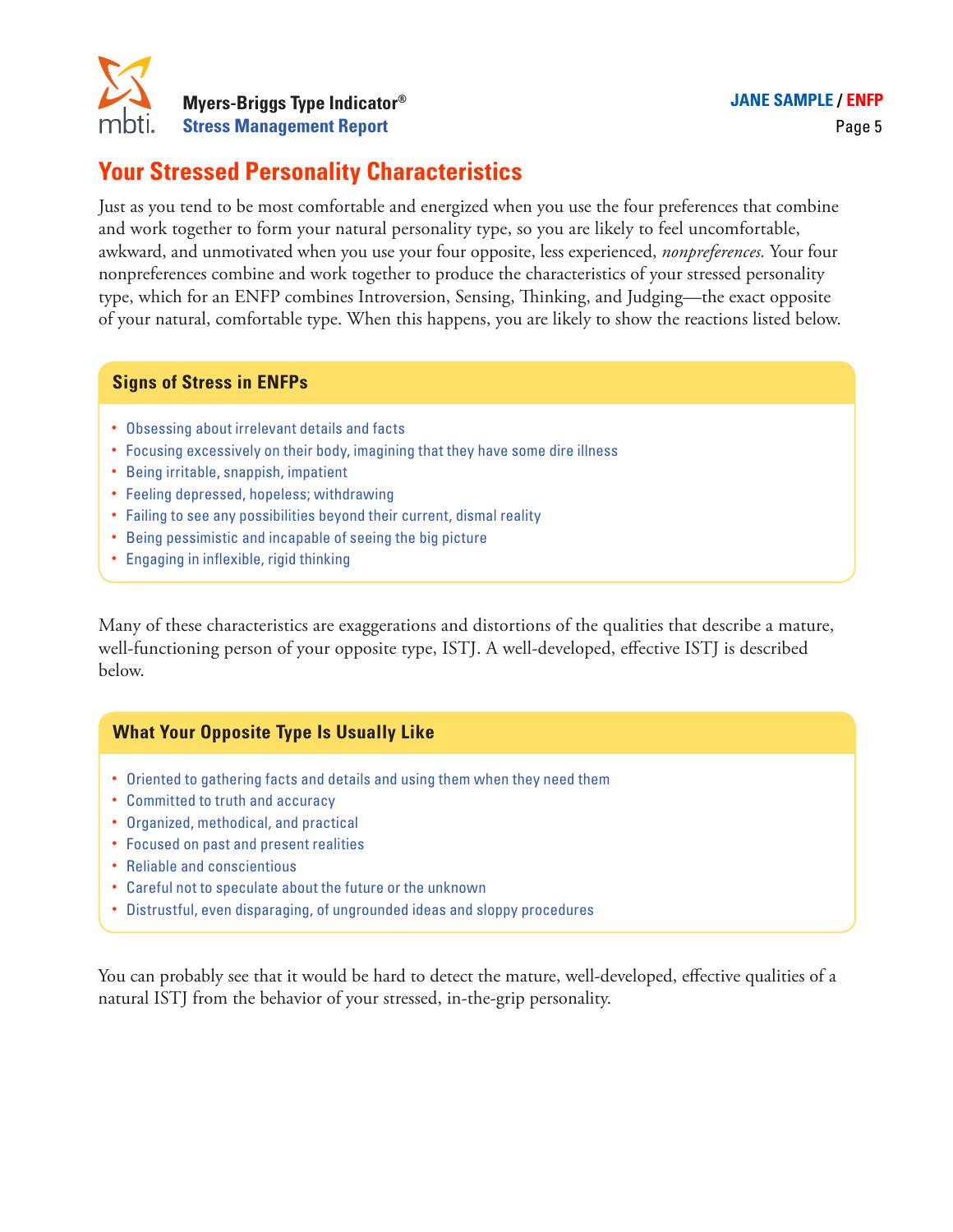

# **How Your Stressed Personality Is Triggered**

Although there are life conditions that everyone finds to be stressful, the stress responses of some types can be triggered by events and circumstances that a different type may experience as desirable and energizing. As an ENFP, you probably find one or more of the following to be upsetting or objectionable enough to cause your out-of-character, in-the-grip personality to emerge.

#### **ENFP Stressors**

- Having to follow rules, procedures, routines
- Being unable to pursue your ideas and interests
- Working within a highly structured, rigid, detail-oriented environment
- Being required to do something that violates your values
- Feeling distrusted, disrespected, ignored, not recognized
- Receiving criticism about yourself or what you have created
- Finding that you are unable to fulfill the multiple demands you have taken on yourself

#### **Stress-Related Cautions for ENFPs**

Of the sixteen types, ENFPs have the most difficulty recognizing when their enthusiasm for their multiple projects and activities has turned into overwhelming stress. They may neglect to eat, sleep, and take care of other basic needs, and they may realize what is happening only when they become ill and are forced to stop or slow down. In comparison to the other types, they also more often report that they become physically ill in response to stress.

ENFPs are most likely of all the types to leave a job where they cannot express their individuality, where they must conform to others' expectations, and where they feel stifled or unappreciated. When they are able, ENFPs may start their own business or become an independent consultant.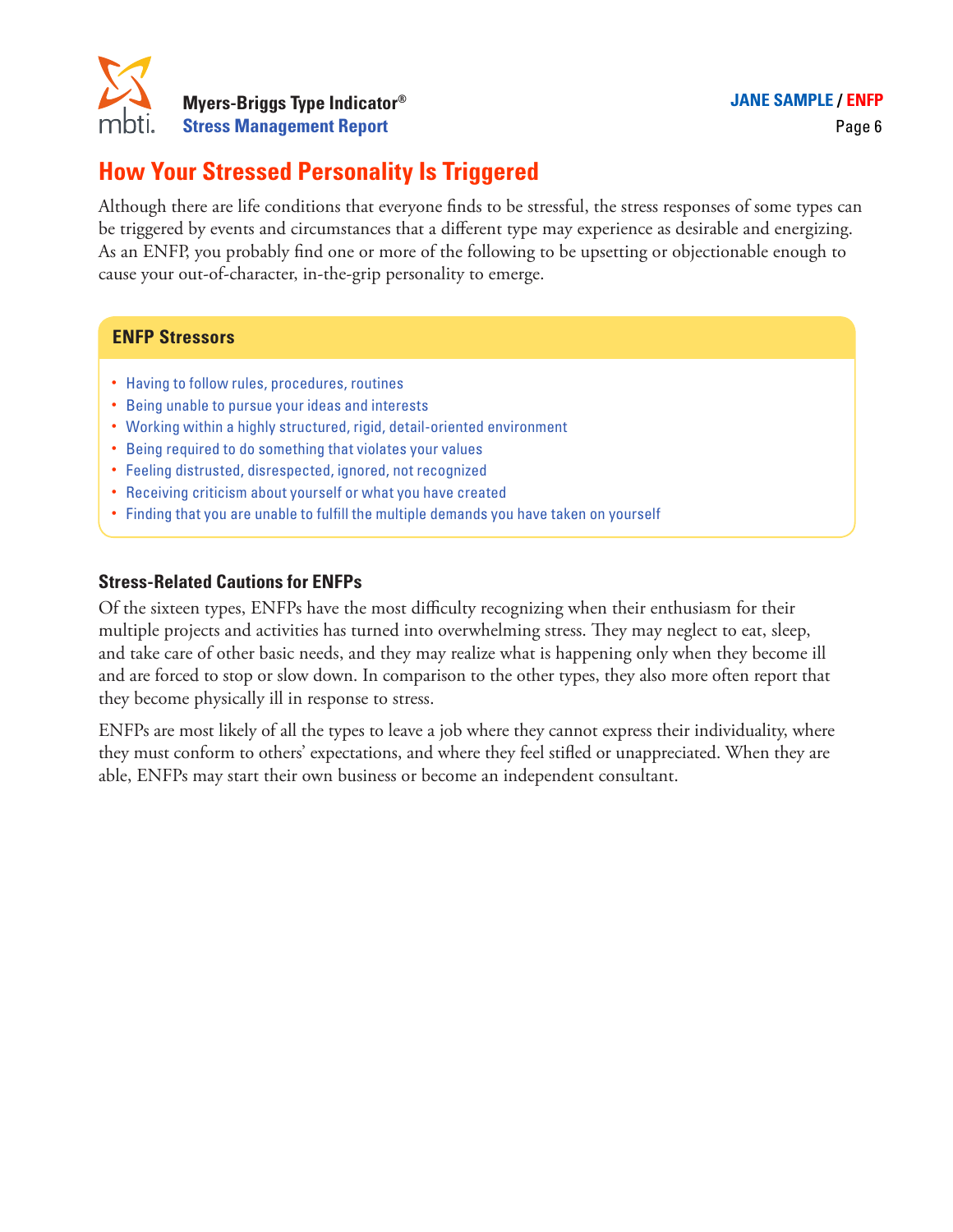

### **Handling Your Stress Reactions**

Just as each type's stress reactions are triggered by different circumstances and events, so each type typically finds particular ways of handling stress to be quite effective and other ways to be ineffective or to make matters worse.

As an ENFP, when you are overwhelmed by stress you may find that using one or more of the following suggestions will help you return to your natural, comfortable type.

#### **Best Ways for ENFPs to Manage Stress**

- Attend to physical needs—resting, sleeping, eating properly
- Change your environment, especially get outdoors
- Engage in physical exercise
- Get involved in a creative activity
- Prioritize, then delegate some tasks to others
- Pause before saying "yes," and force yourself to say "no" at least some of the time
- Share your negative thoughts and feelings with someone who won't minimize them or try to talk you out of them

As an ENFP, you may find that one or more of the following behaviors hinder your efforts to return to your natural, comfortable type and may even make things worse for you.

### **Worst Ways for ENFPs to Respond to Stress**

- Work harder, faster, or longer
- Flit back and forth between possible solutions
- Agree or disagree with others vehemently and indiscriminately
- Withdraw, rejecting others' offers to help
- Spend a great deal of time alone ruminating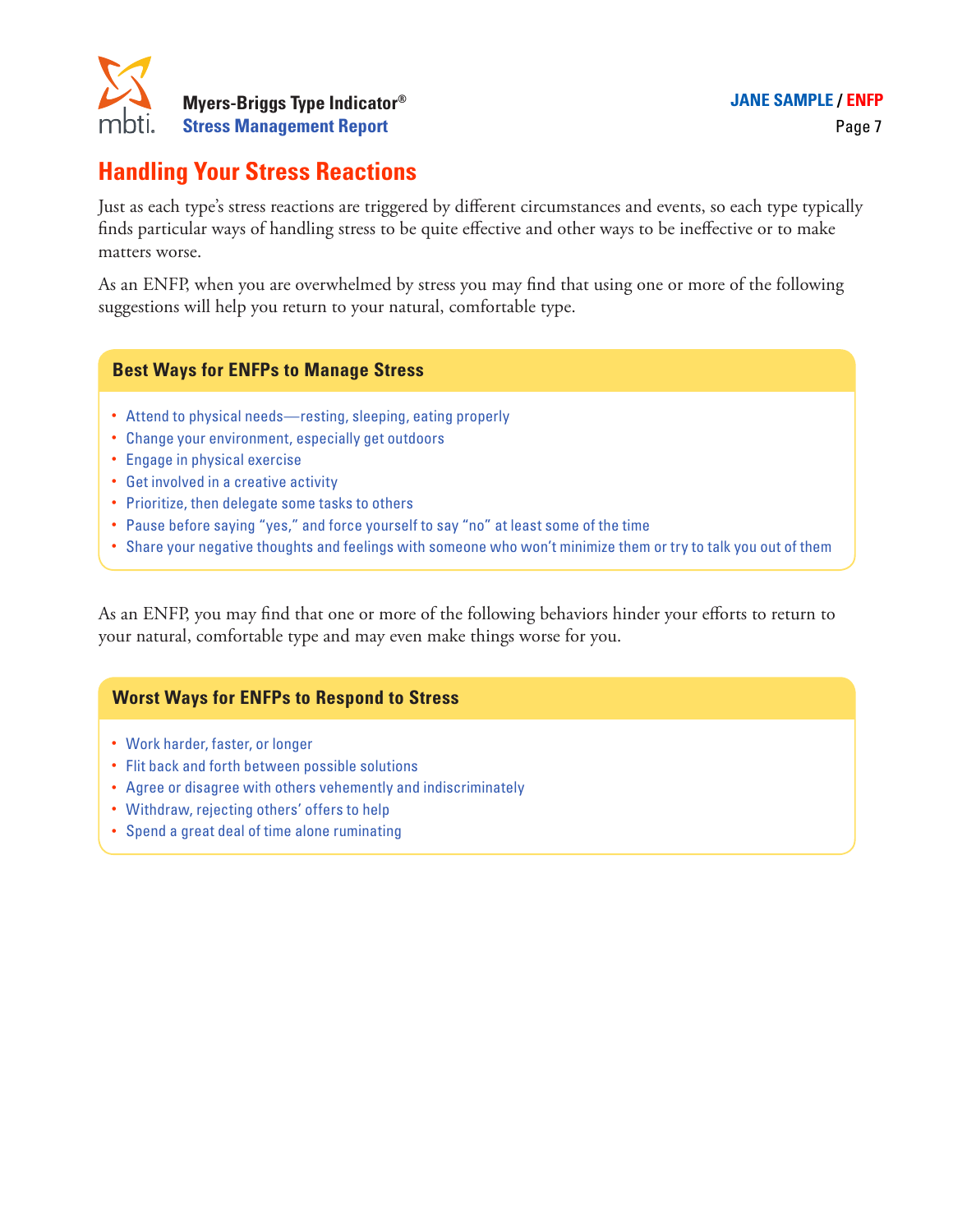

### **How Others Can Support You When You Are Stressed**

People often assume that what helps them when they are stressed will work for everyone. Those who care about you, even when they know you well, may try to alleviate your stress by treating you the way they would like to be treated when they are experiencing stress. Sometimes this approach works—a friend, family member, or colleague may say or do just the right thing to help you get out of your stressed state. But at other times this approach fails—what's right for one type may well be wrong and unhelpful for another.

You might therefore consider sharing the following list with people close to you, since others can best help you modify your stress and return to your natural, comfortable type through one or more of the suggestions below.

#### **How Others Can Be Most Helpful**

- Encourage and help you to take a break from the stress-inducing situation, even if only briefly
- Suggest and join you in a different activity and change of scene, such as a long walk, movie, sport, or weekend away
- Listen quietly and without comment to your worries and concerns
- Communicate that they take your perspective seriously, regardless of its unreality or inappropriateness
- If possible, offer tangible help to relieve you of whatever is overwhelming you
- Encourage you to seek professional help if your stressed state persists for a long time

Some of the ways in which people may respond to someone else's stress behavior are likely to be inappropriate for all or most types. Other responses are especially ineffective or detrimental for a particular type. As an ENFP, you may find one or more of the following approaches that others sometimes use to be unwelcome or even to hinder your return to your natural, comfortable type. You may wish to share the following information, as well as the preceding "helpful" list, with those close to you.

#### **How Others Can Make Things Worse**

- Express disbelief at the way you are behaving and feeling
- Repeatedly ask, "What's wrong?"
- Patronize you or minimize your concerns
- Remind you of your typical optimistic, energetic perspective
- Treat your reactions as a joke, while you are being deadly serious about your situation